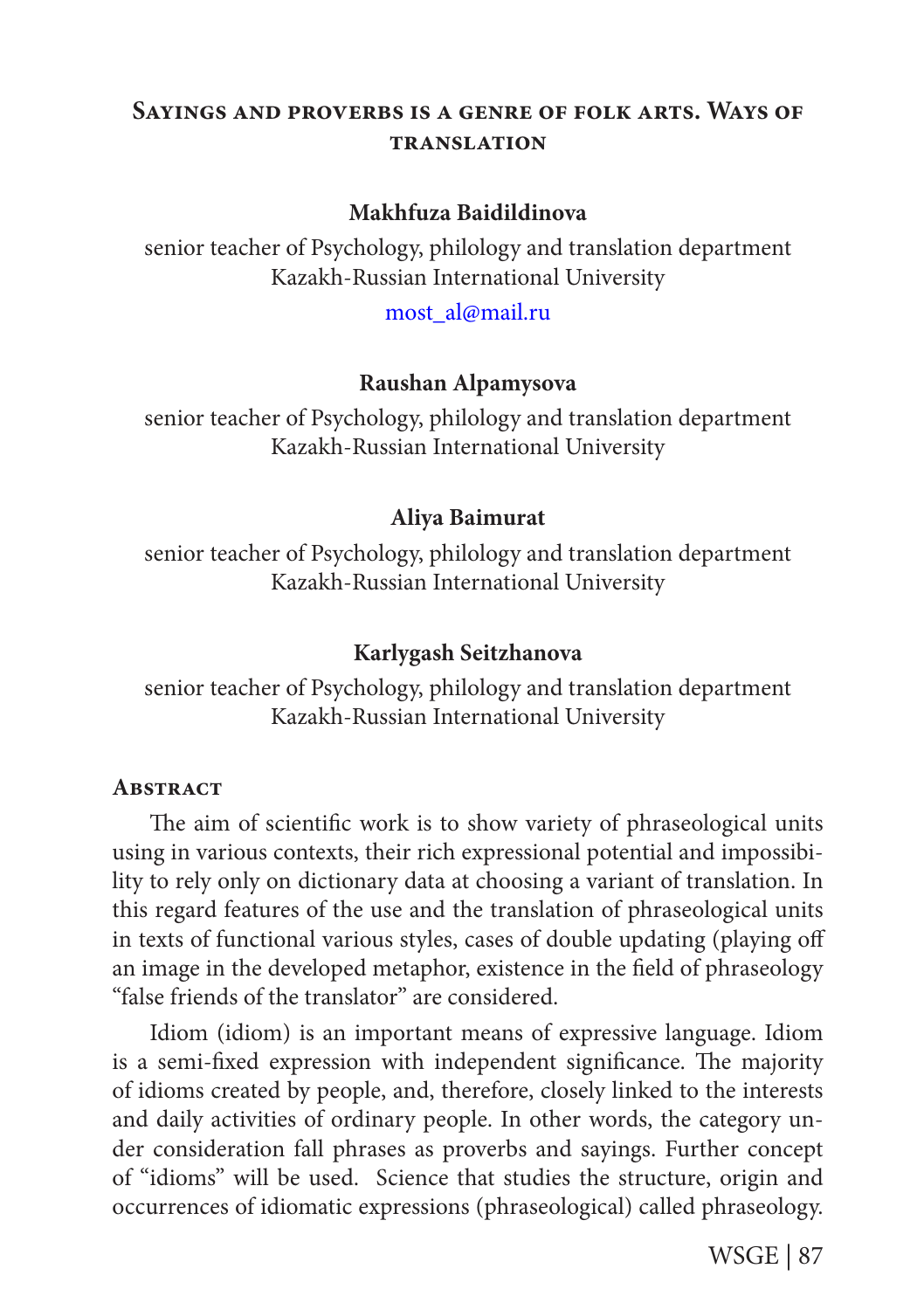In idiomatic expressions reflects the ideas associated with people's work, life and culture. They fully disclosed national specificity of language, its identity. Thus, the main purpose of idioms is to give a language special expressiveness, unique originality, accuracy and imagery.

### **Key words:**

*phraseological units, idiomatic expressions, proverbs, sayings, idioms, an image, expressive language*

### **Introduction**

Phraseology is a complex of all semi fixed expressions in one language or another one. Cultural values of idiomatic expression consist in unquestionable evidence of their content certain. Analyzing them we can trace history of the country, partially get acquainted with traditions and customs, get an idea about native people's mentality.

While choosing a direction of research we concentrated on one of the aspects – studying sayings and proverbs of English language.

Intensive development of phraseology as linguistic discipline is in recent years characterized by gradual differentiation of an object and a technique of its studying, and also involvement to the sphere of scientific search new problems and aspects which lean on the theoretical fundamentals which have developed in linguistics of phraseology. To this process there corresponds also the general tendency of a linguistic theory development from simple, primary and fundamental to more difficult, derivative levels, methods and directions of studying language.

To the last, undoubtedly, the comparative analysis of various languages belongs, the results of which are important both for theoretical, and for applied linguistics.

For our research the most interesting such phraseological units as proverbs and sayings which make national or colloquial fund of language are represented and are most often used in the speech**.**

## **Those means of expression by means of which we remember proverbs and sayings deserve attention. One of such means is an exact or assonant rhyme:**

Little strokes fells great oaks

A stitch in time saves nine.

88 | WSGE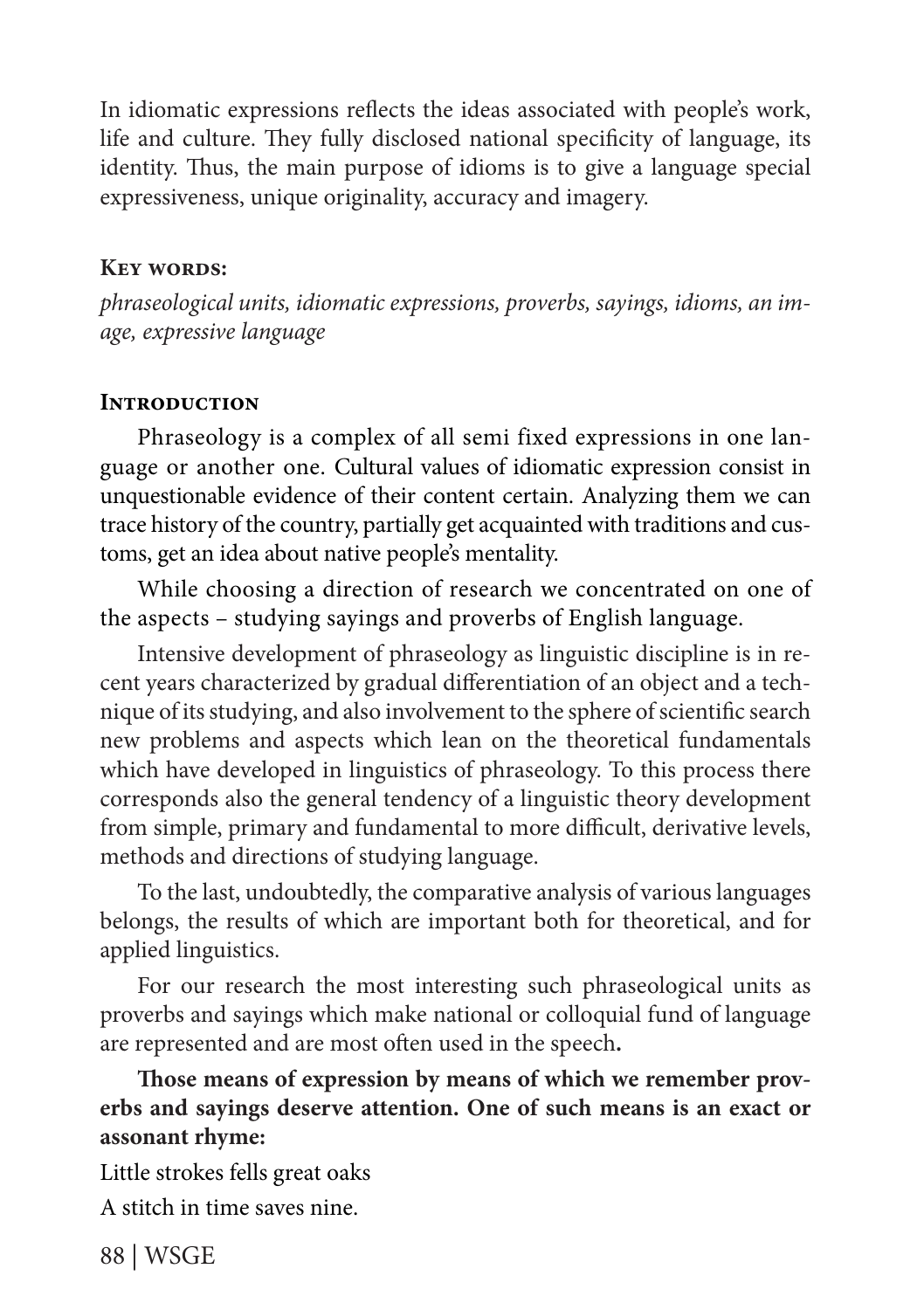The simple balanced form of proverbs and sayings is most often applied method, for example:

More haste, less speed Easy come, easy go Like father, like son.

The brevity is essential aspect of remembered statements. Only very few proverbs and sayings are verbose, the majority of them contain no more than five words:

More haste, less speed Easy come, easy go Like father, like son.

Sources of their origin in modern English are very various. Conditionally all phraseological units can be divided into two groups: primordially English and borrowed.

Loans are in turn sectioned on interlinguas and intra linguistic. Thus it is possible to isolate three groups of phraseological units:

- Primordially English phraseological units;
- Interlingua loans, that is phraseological units, borrowed from foreign languages by this or that type of the translation;
- Intra linguistic loans, that is phraseological units borrowed from American and other options of English language [Kunin 1996, p115].

The authors of original English phraseological units are unknown. Such phraseological units are connected with customs and traditions of English people or with realities and historic facts. For example,

Blue stocking ("meeting of blue stockings" called by the admiral Boskoven one of literary salon in the midpoint of the 18th century in London; the reason this phraseological unit appeared thanks to known scientist Benjamin Spellingflit came to this salon in blue stockings). It is interesting that now it is so accepted to call the woman having a reputation for the dry pedant, the deprived feminist.

**Object of research:** phraseological dictionaries of English and Russian languages**,** stylistic and defining dictionaries, collection of common sayings and proverbs in Russian and English languages.

Subject of research: development of phraseology, and also the perspective connected with questions of the comparative analysis of specific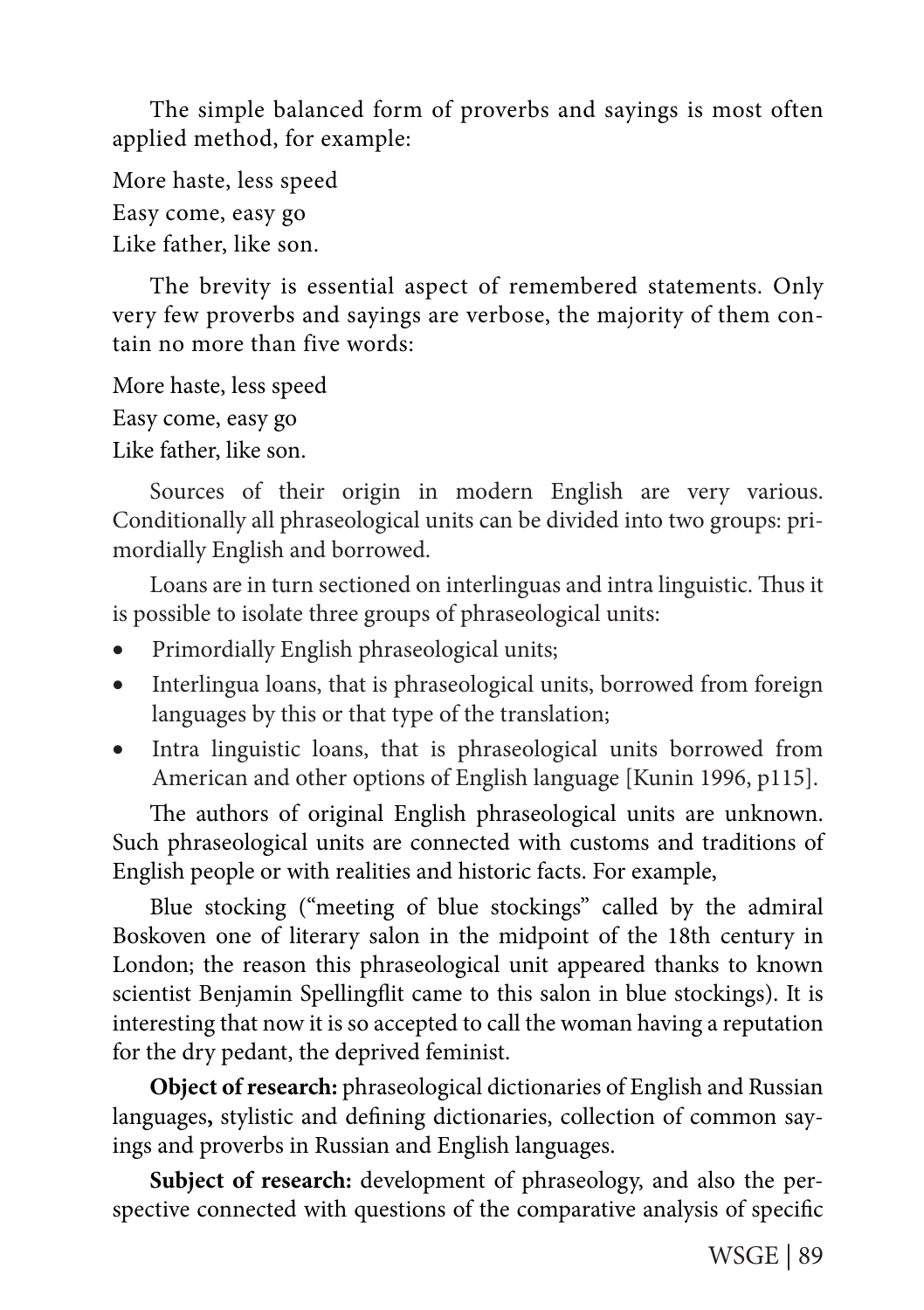phraseological fund in English and Russian languages, problems of the translation adequacy.

**Aim of research:** to define features of specific phraseological fund of English and Russian languages.

## **Hypothesis of research is:**

- to establish criteria of differentiation of proverbs and sayings in English and Russian languages;
- to define the general properties of phraseological units, modes adequacy of their translation.

The practical importance consists in possibility of use of its results in courses on a lexicology and in special courses on English phraseology.

**Methodological base of** the research is linguistic factors of phraseological units. In each language we can find lexical lays, productive in forming communicative phraseological units under which we understand sayings and proverbs. There are a lot of international phraseological units in different languages. They refer in to everyday life, work and leisure time. *(Век живи, век учись - Live and learn; В здоровом теле здоровый дух - A sound mind in a sound body,* передающие взаимоотношения людей в обществе *(Новая метла чисто метет - A new broom sweeps clean; Кончил дело, гуляй смело - Work done, have your fun; Береги платье снову, а честь смолоду — Look after your clothes when they are spick and span, and after your honour when you are a young man).*

### **SCIENTIFIC TOPICALITY OF RESEARCH.**

It is necessary to consider proverbs and sayings enjoy public popularity. From this it follows that usually it is ancient statements since for short term they couldn't become part of public consciousness. Certainly, there are exceptions, both some proverbs and sayings rush into national consciousness with unusual speed, however it is necessary to eliminate them such short-lived phrases, as **"**I couldn't' care less" or "What's the odds?".

It is sometimes very difficult to distinguish a proverb from a saying or to draw an accurate distinction between these genres. The saying borders on a proverb, and in case of accession to it one word or word order change the saying becomes a proverb. In oral speech of a saying often there are proverbs, and proverbs - sayings **[A.M. Zhigulev, 1986:5].**

Link of history and culture of the people with language is especially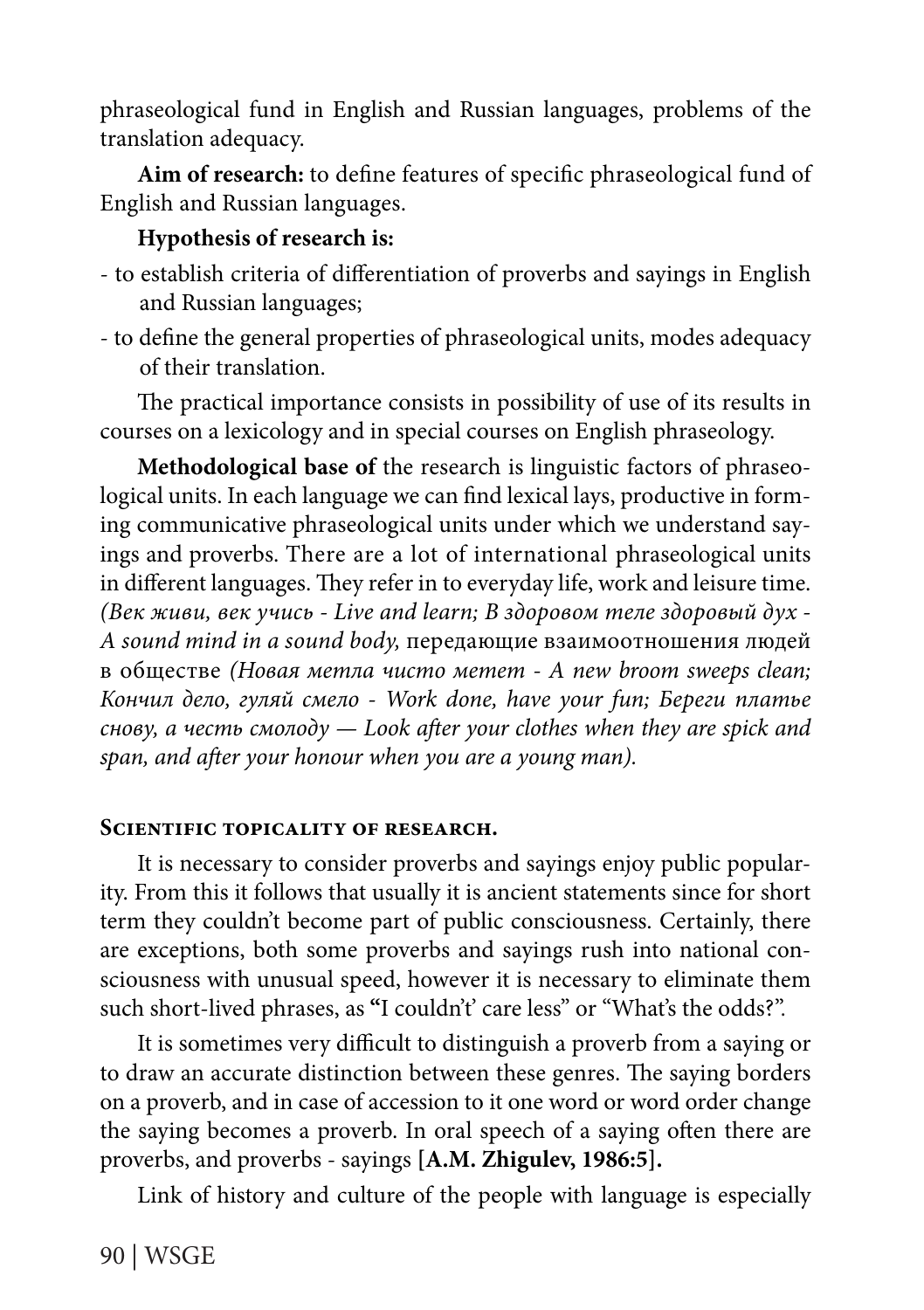brightly shown at phraseological level. The large number of proverbs, sayings reflects peculiar national features; possess that language figurativeness which disappears roots of the people, its life, customs, and traditions.

Compare, for instance:

- Christmas comes but once a year не все коту масленица
- To have one's cake and eat it и волки сыты, и овцы целы
- A cat may look at a king не боги горшки обжигают

## **Practical topicality of research.**

These data we can use in the courses of theoretical and practical parts of studying English language and it can help in compiling a dictionary of phraseological units of two languages: Russian and English.

## **Base of research.**

Data from phraseological dictionary of Russian and English languages, defining references, collection of common proverbs and sayings in Russian and English languages.

# **Types of research;**

Adequate translation is the translation corresponding to the original and expressing the same communicative installations, as the original. The adequate translation provides pragmatically tasks of the translation act on greatest possible for achievement of this purpose equivalence level.

Theoretically an adequate translation is the translation, fully and correctly answering a query of the consumer and not necessarily retelling the full semantic matter and leading communicative function of the original.

Adequate translation is exhaustive drive of the semantic contents of the original and full functional and stylistic compliance to it.

Full translation is the translation retelling the semantic matter of the original without admissions and cutting-downs.

Pragmatically adequate translation is the translation which is correctly transferring the main (dominating) communicative function of the original.

Semantic-stylistic an adequate translation is semantic full and stylistically the equivalent translation meeting functional and stylistic standards of target language.

Correct translation is semantically full and correctly relaying plan of the contents of the original.

Close translation is the translation in which it is equivalent only subject and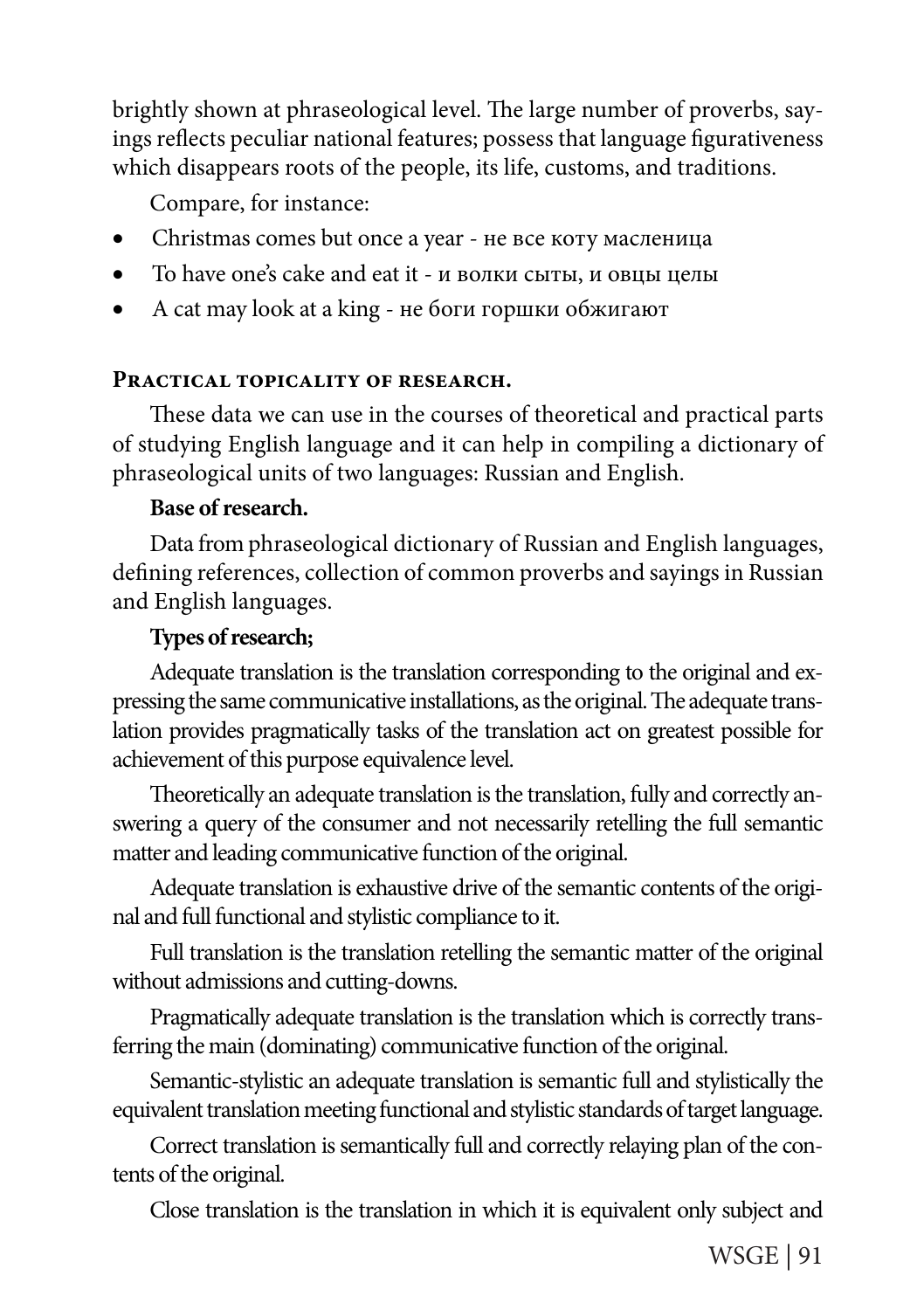logical part of the contents of the original is reproduced at possible deviations from genre and stylistic norm and usual rules of the use of target language.

Equivalence of the translation is a contents community; semantic proximity of the original and translation.

As important method of probe in linguistics of the translation the comparative analysis of the translation, i.e. the analysis of form and content of a target text serves in comparison to original form and content. These texts represent the objective facts available to supervision and the analysis.

In translation process certain relations between two texts in different languages (the text of the original and a target text) are established. Comparing such texts, it is possible to open the internal gear of the translation, to reveal equivalent units, and also to find the changes of form and content happening at replacement of unit of the original by a text unit equivalent to it of the translation. Thus possibly and comparison of two or several translations of the same original is.

**Comparative analysis the translations** gives the chance to find out how the standard difficulties of the translation connected with specifics of each of languages are overcome, and also what elements of the original remain not transferred in the translation. As a result the description of "the translation facts", giving a picture of real process turns out.

We will dwell upon the translations allocated as adequacy: semantic-stylistic an adequate translation - semantic full and exact and stylistically the equivalent translation meeting functional and stylistic standards of target language;

- pragmatically (functionally) an adequate translation the translation, correctly relaying the main (dominating) communicative original function;
- an adequate translation is the translation, fully and correctly answering a query of the consumer and it isn't obligatory retelling the full semantic matter and the leader communicative original function.

One of the main tasks of the translator consists in the fullest drive of the contents of the original, and, as a rule, the actual community of the contents of the original and the translation is very considerable.

It is necessary to distinguish potentially achievable equivalence which is understood as the maximum community of the contents of two multilingual texts, allowed by distinctions of languages on which these texts are created, and translation equivalence - real semantic proximity of texts of the original and the translation, reached by the translator in translation process. Limit of translation equivalence is the greatest possible (linguistic) extent of saving of the contents of the original when transfer, but in each separate translation the semantic proximity to the origi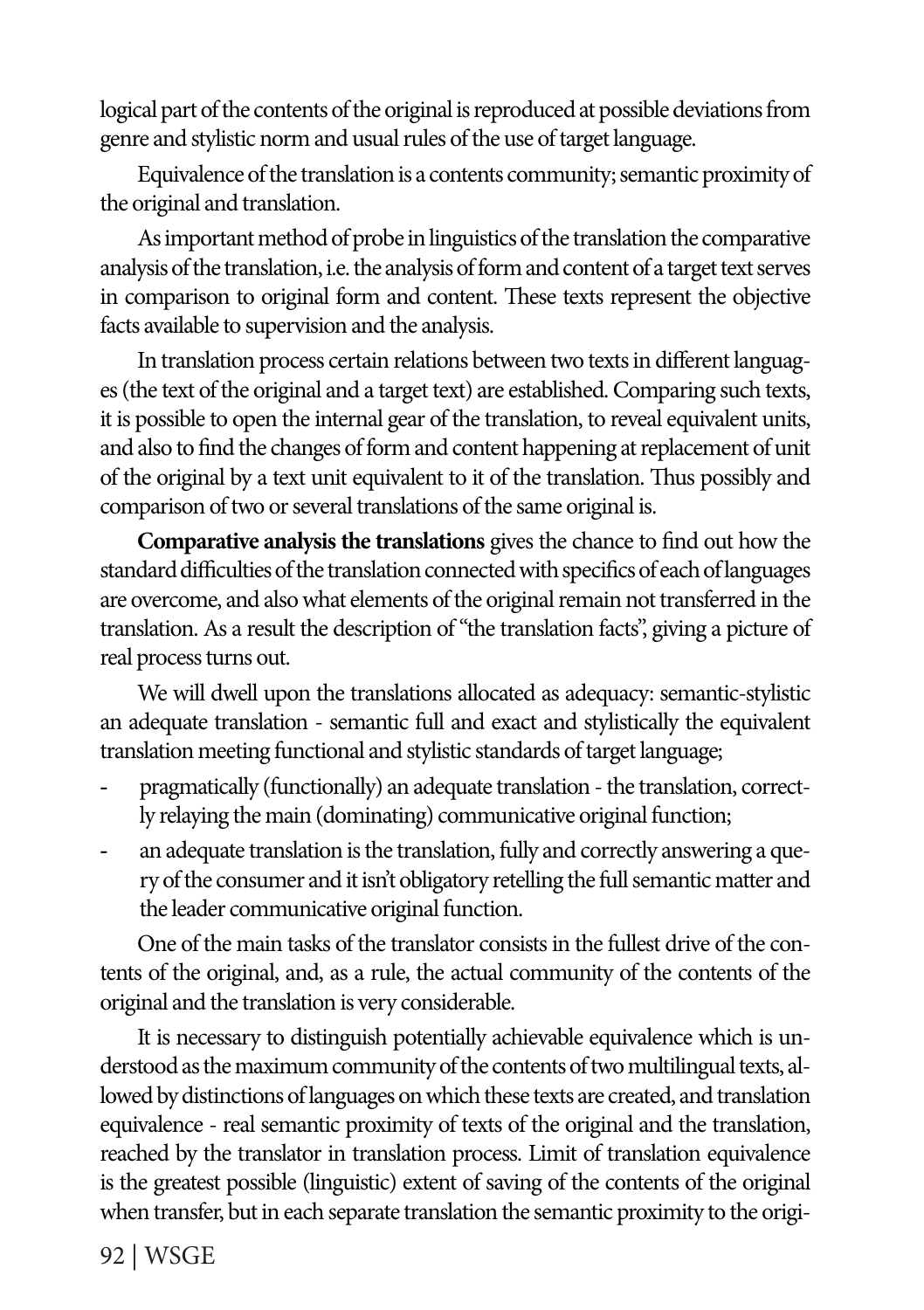nal in different degree and different modes comes nearer to the maximum.

Distinctions in systems of source language and translating language and features of creation of texts on each of these languages in different degree the translations gives the chance to find out how the standard difficulties of the translation connected with specifics of each of languages are overcome, and also what elements of the original remain not transferred in the translation. As a result the description of "the translation facts", giving a picture of real process turns out.

### **Types of phraseological units**

Phraseological units are set expressions with the independent values close to idiomatic, i.e. it of expression which general sense doesn't coincide with cumulative sense of components entering them. Proverbs and sayings are one of types of phraseological units according to the classification offered in "English Vocabulary in Use". The representations connected with work, life and culture of the people are reflected in phraseology.

Phraseological units are used in the ordinary speech, in works of art, in journalism. They give to the speech special expressiveness, a unique originality, ease and figurativeness.

Besides, it is undoubted that acquiring the foreign language, the person at the same time gets into new national culture, receives the huge spiritual wealth stored by learned language. So, the Russian school student, mastering English, has a highly effective opportunity to come nearer to national culture and history of the people of Great Britain and other English-speaking countries. Phraseology as the integral part and a peculiar treasury of any language of the world, can promote this familiarizing especially strongly. Phraseological units reflect centuries-old history of the English people, an originality of its culture and a life. Therefore phraseological units are highly informative units of English**.**

In the enormous majority idiomatic expressions were created by the people therefore they are connected with interests and daily cares of simple people. The fauna always played an important role in life, both the English people, and Russian. British are known around the world as "pet-lovers". Naturally, many phraseological units of English are connected with animals. The humor and worldly wisdom, and also acute common sense are peculiar to proverbs and sayings. Thus, the phraseological units connected with animals, can furnish the clue to understanding of national character of the English people, to its culture and history, and their comparison with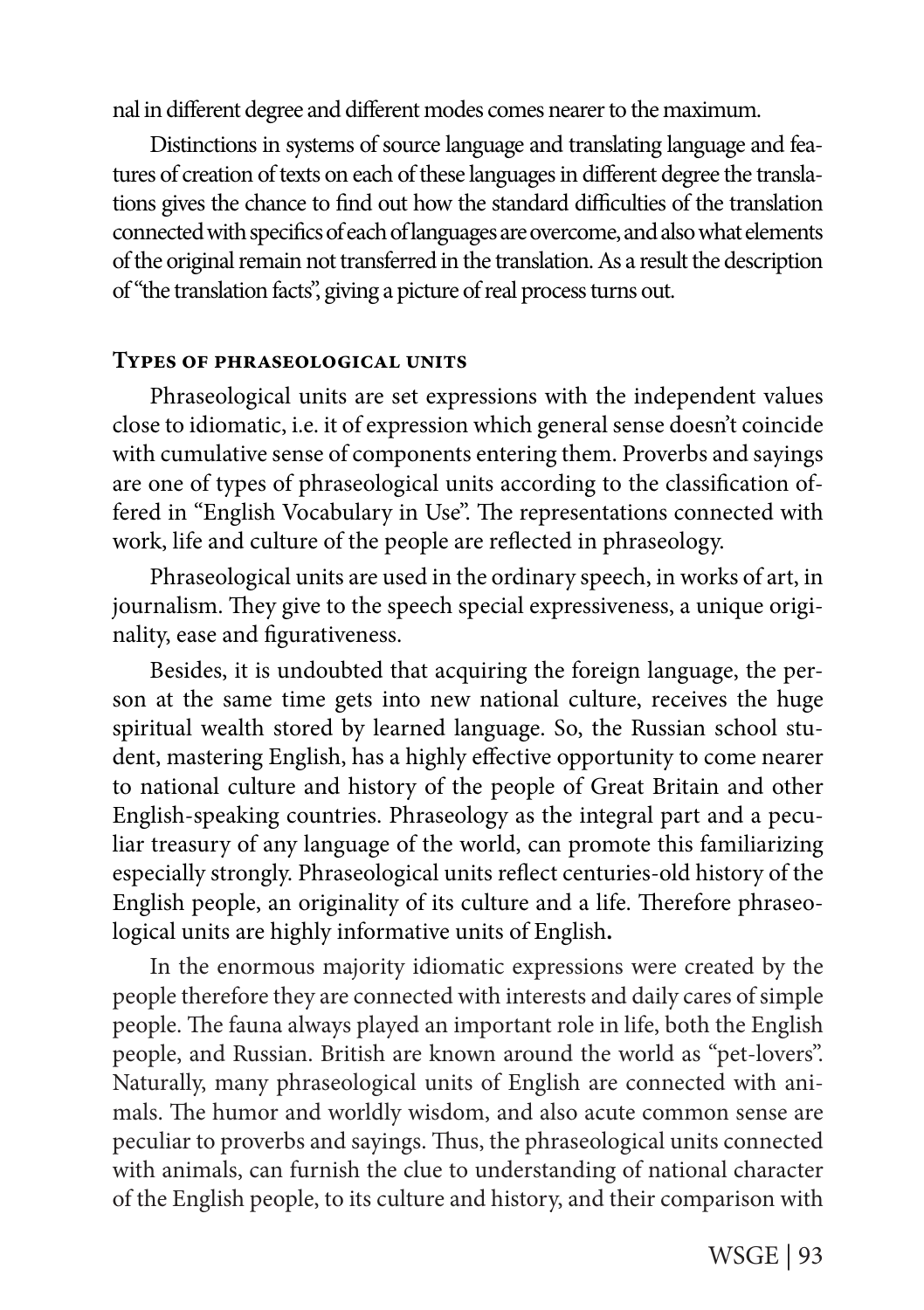the Russian equivalents - to understand and better to know the own, native language.

Now, when we speak about dialogue of cultures, especially topical issue of cross-cultural similarities and differences, it is interesting how the layer of culture reflected by phraseological units, expresses these similarities and distinctions. That is why this work is attempted to make the comparative analysis of English and Russian proverbs with names of animals.

I asked long ago a question why, from us buy "pig in a poke", and what in this case British buy? ("a pig in a poke" is a pig in a bag). Or, for example, who whistles at British when at us on the mountain the crab whistles? (Anybody, their "pigs fly" - fly pigs). And also: what animals are mentioned most often in the proverbs by British, and what - we. Who at us in proverbs acts as the hero and who - negative and who is such leader at British - after all it too speaks about national character.

Thus, the done work allows drawing conclusions concerning the figurativeness connected with animals, and also the frequency of their mention in English proverbs and sayings and their Russian analogs.

- both in English and in Russian the important place is taken by proverbs and sayings in which pets (that is quite natural since the person coexists with them nearby throughout the millennia) are mentioned.
- among pets in both languages the dog, a horse (horse), fish and a cat (that probably is explained by a community of historical development of all mankind) are most often mentioned.

However, in this area some distinctions are observed: so, among the most popular animals at British - a donkey and a bird. Speaking about connotative value, among common features of both languages it should be noted prevalence of phraseological units with negative (in Russian) or neutral (in English) coloring and considerably a smaller role of a positive connotation in proverbs and sayings.

Among distinctions we will note the following: not all images of animals bear identical emotional loading in proverbs and sayings of considered languages. So, if the wolf and a bear are mentioned among "negative leaders" in both languages, the negative image of "donkey" and "fish" is more typical for English proverbs and sayings, and "dog" and "sheep" - for Russians. At the same time "cow" and "dog" are positive images in English proverbs and sayings, and in Russian those are "bull" and "fish". The general positive images in both languages are the horse and a horse.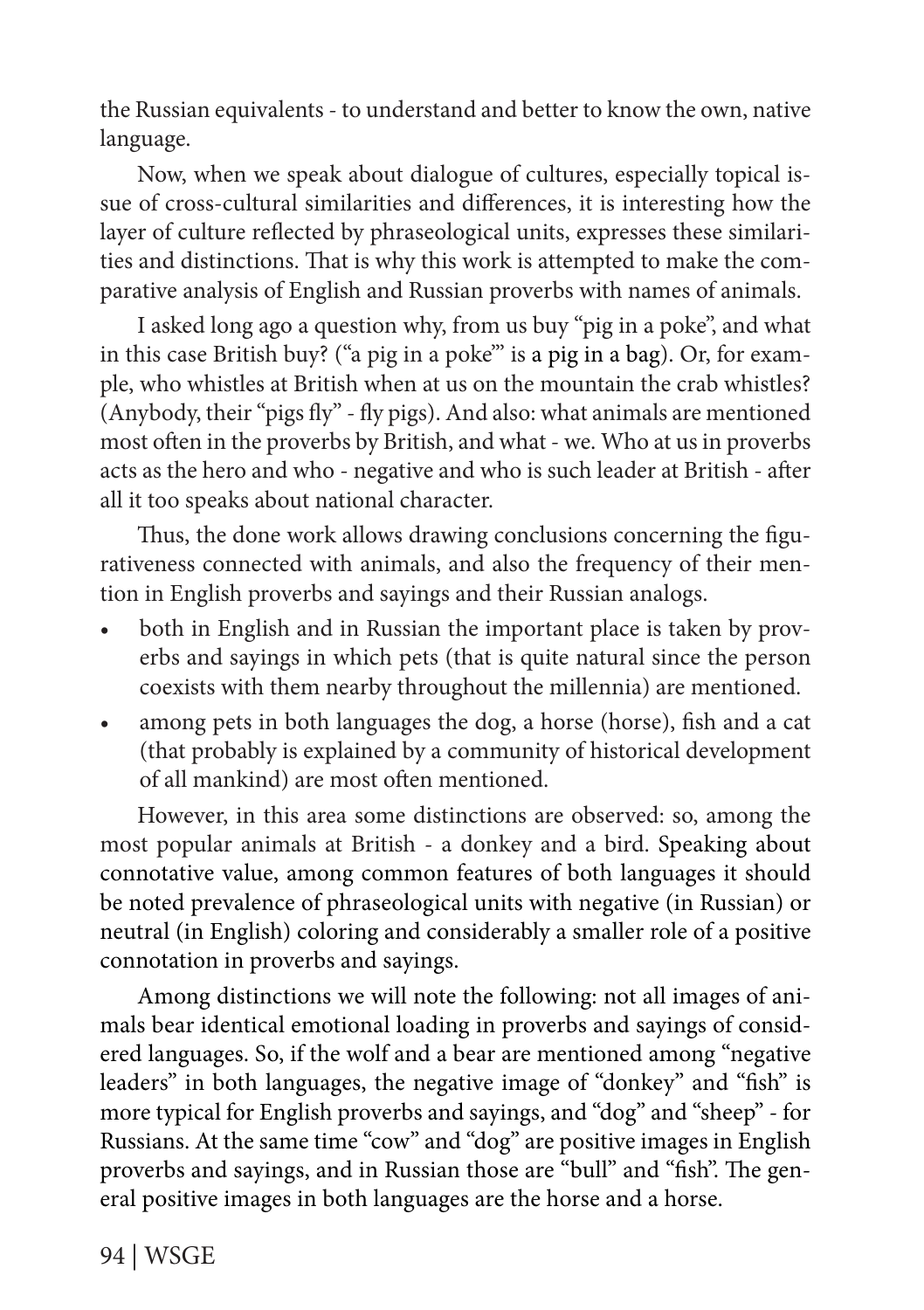Investigating intonation variability English the zoomorphic of phraseological units in dialogue and considering phono stylistic features the zoomorphic of proverbs, we were convinced that thanks to the figurativeness, estimation, existence in many of them stylistic coloring and a suggestiveness they are the powerful tool providing communicative and cognitive function of language.

In the conditions of live oral speech, being interwoven into dialogue fabric, the proverb accepts one of two different forms of functioning:

- the proverb completely keeps the structure, isn't slackened semantic and definitely tonally is issued.
- it is paraphrased, modified, adapts to context conditions, additional elements are entered into it;

Crystallized structure of a proverb is individualized, somehow takes place in the following dialogue: - The |early |bird |catches the \ worm, Amy.



 $\cdot \$  No, darling, the \early \ bird \ catches  $\uparrow$  only a |cold in the /head. (J. Osborne)



The highest degree of variability of intonation registration (in comparison with paradigmatic option) is characteristic for transformed ironic the zoomorphic of proverbs. Their analysis convincingly shows that intonation of phraseological units studied by us is closely connected with a modality and emotionality that is especially important in the live speech where intonation characteristics give to the statement thin expressiveness: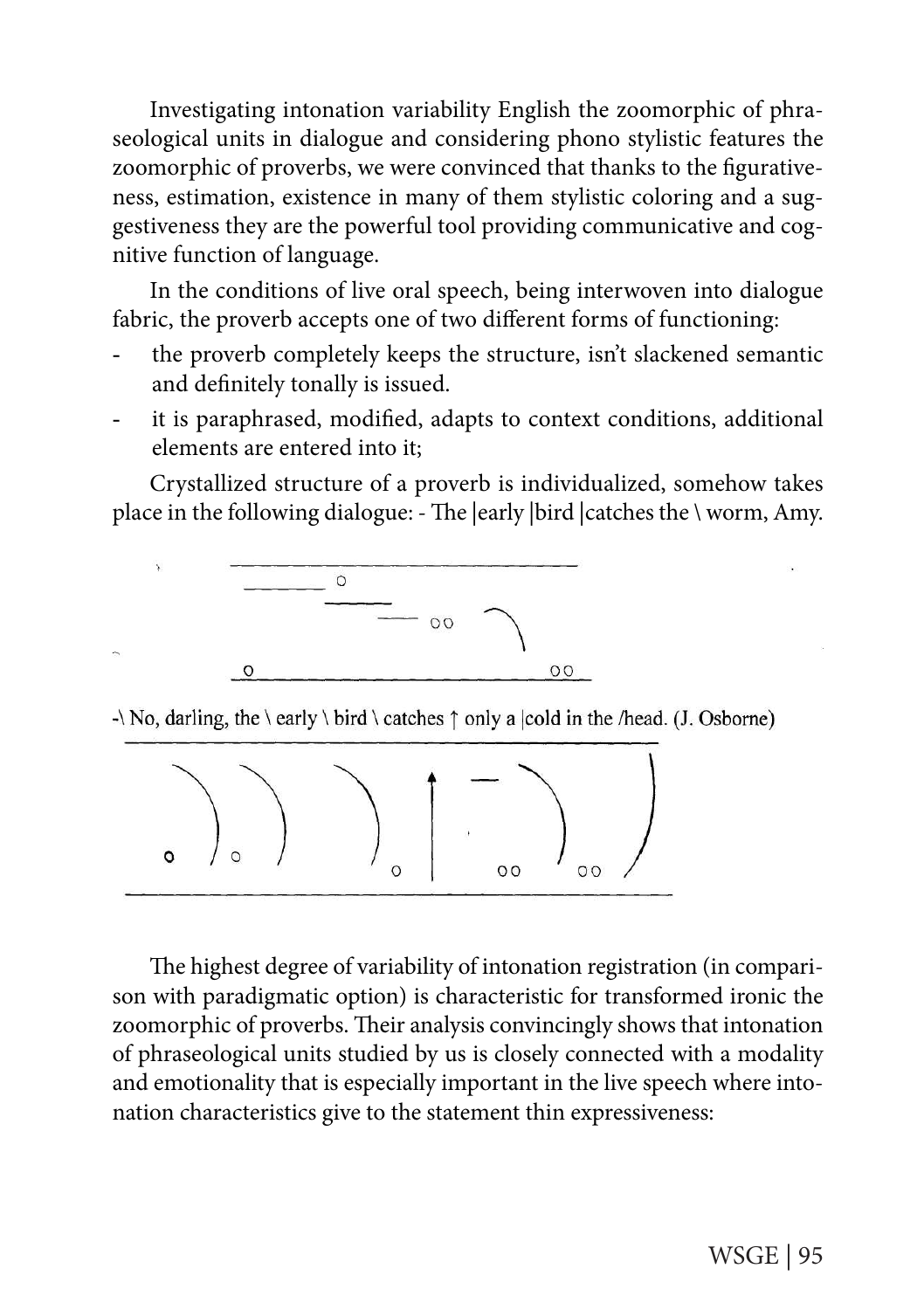### **Compare in paradigmatic:**

| When the  $|$  cat is a / way^ the mice will  $\setminus$  play in a dialogue **:** -| Are you | drinking / gin, daddy? -| Don't | tell \mum, / lassie. When your | mum is a way | Daddy will \ play. (J. Osborne)

The communicative orientation and estimated connotation the zoomorphic of proverbs and sayings can be expressed both by means of a separate prosodic sign, and at the expense of a combination of a number of signs.

Intonation comparison the zoomorphic of proverbs and sayings in paradigmatic and tone group showed that in the conditions of a context zoomorphic phraseological units don't lose the phraseological integrity and have certain intonation specifics. System,-level approach to emotionality realization in the text of a proverb allows to reveal isomorphism of various means of its expression, being shown in uniformity of structures, in interrelation of syntactic and prosodic characteristics which, in turn, causes regularities of their relationship and mutual compensation.

The lexical discrepancies connected with unequal efficiency of lexemes in formation of proverbs and sayings, are shown in discrepancy of use as components of phraseological units of concrete words belonging to the same semantic field. These distinctions are explained by inertness of the language traditions, unequal symbolic of certain representatives, and sometimes and the whole categories of lexicon-theme groups, features of semantic partitioning of concepts of a picture of the world. All this is expressed in bright demonstration of national consciousness in language.

Unlike lexical discrepancies grammatical (structural-grammatical) toe-outs of proverbs and sayings can be not only partial, but also full. At the heart of grammatical toe-outs of proverbs and sayings features of the use of grammatical forms and the designs peculiar to these languages most often lie. One of the most common causes of structural toe-outs is distinction in receptions, modes of drive of the syntactic relations and unequal efficiency, so and a role of different means of a syntactic link in synthetic and analytical languages. So, in English the nominal prepositional design (a noun + a pretext of + a noun) has a wide circulation:

*Birds of a feather flock together (*букв*.: "*птицы с одним оперением собираются вместе*"); Procrastination is the thief of time (*букв*.: "*отсрочка крадет время*");The voice of the people is the voice of* 

96 | WSGE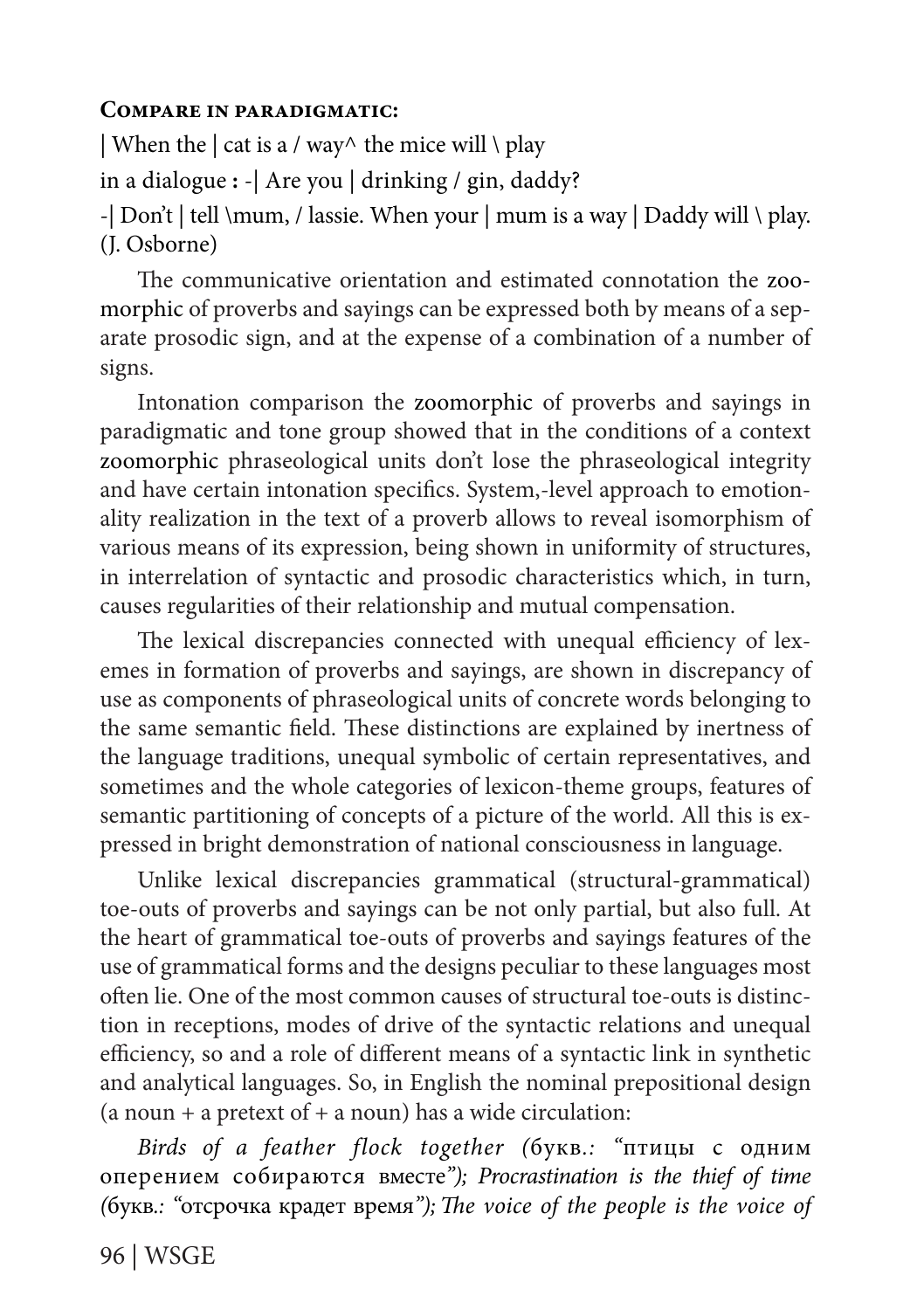*God (*букв*.: "*голос людей есть голос бога*"); Experience is the mother of wisdom (*букв*.: "*опыт *-* учитель дураков*").*

### **Conclusion**

In this work proverbs and sayings of English and a problem of their translation from English into Russian were investigated. First of all, the analysis of the works containing data on concept and an origin of such phraseological units, as proverbs and sayings was carried out.

In this thesis proverbs and sayings of English and a problem of their translation from English into Russian were investigated. First of all, the analysis of the works containing data on concept and an origin of such phraseological units, as proverbs and sayings was carried out.

Having studied fully theoretical base of probe and having used the methods of probe specified in introduction, the following problems of adequacy of the translation of proverbs and sayings from English into Russian were revealed:

Distinctions in systems of source language and translating language and features of creation of texts on each of these languages in different degree can limit possibility of full preservation in translation of the contents of the original**.** Therefore translation equivalence can be based on preservation (and according to loss) the different elements of sense containing in the original. Depending on what part of the contents is transferred in the translation for providing it to equivalence, different levels (types) of equivalence differ. At any level of equivalence the translation can provide Interlingua communication.

In consciousness of the native speaker value of phraseological combinations are fixed just as meaning of separately taken words and the internal form of phraseological unit does not always help to motivate meaning. The prerequisite for tracing is the sufficient motivation of value of phraseological unit and its components. That is loan translation is possible only when the literal translation can bring to the reader true contents of all phraseological unit (instead of meaning of parts). It is feasible, first, concerning figurative phraseological units, mainly metaphorical is fresher than the phraseological units which have kept enough (and true idioms — phraseological unions — the figurative basis isn't perceived almost, and tracingpapers from them seem senseless); it is possible to trace; secondly, a number of proverbs and, first of all, such which don't possess implication. This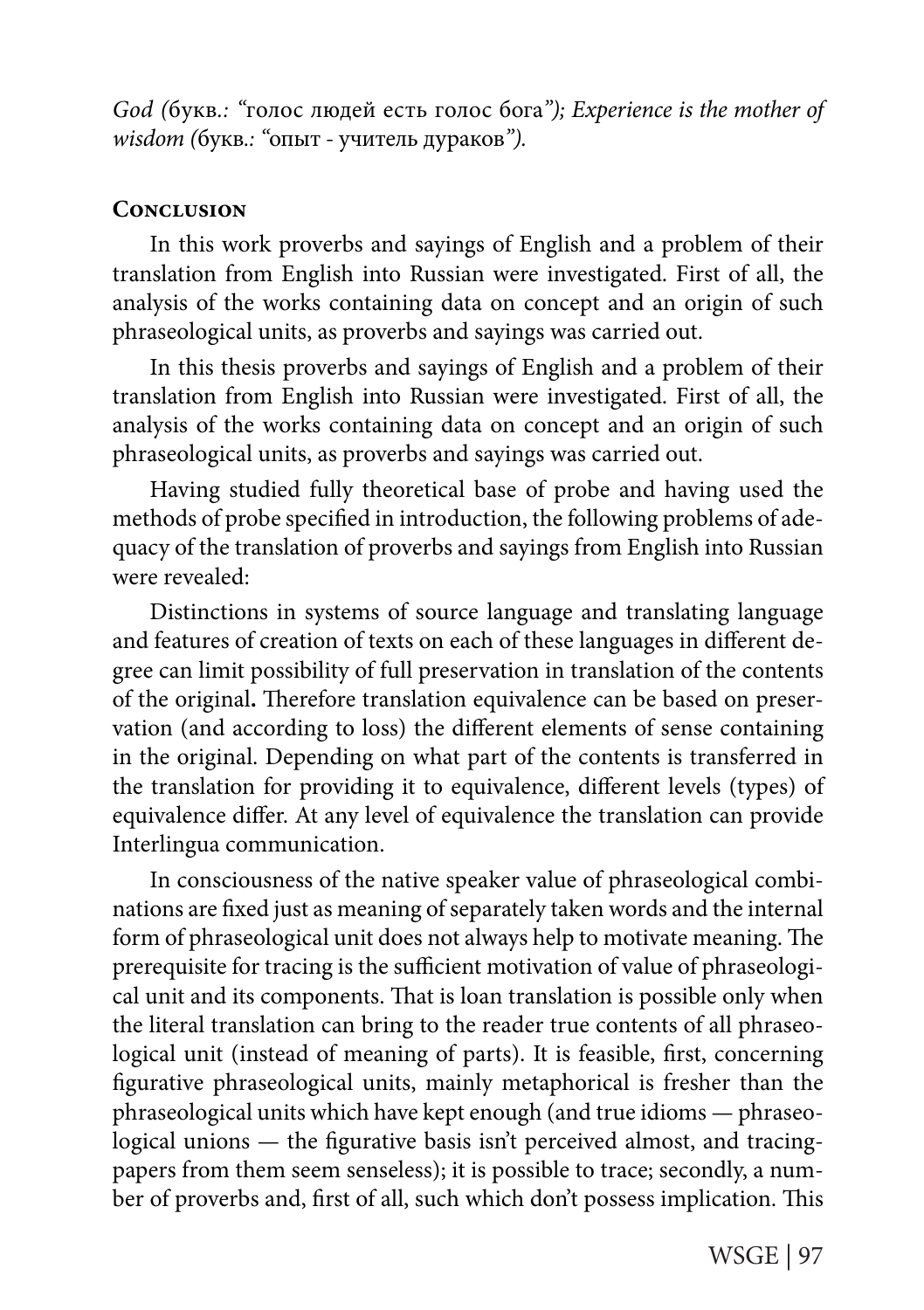method is possible to transfer; thirdly, and some steady comparisons, but only having convinced that the carrier of translating language will apprehend them correctly. The central place in the description of phraseological compliances is taken by a problem of equivalent reproduction of meaning of figurative phraseological units. Semantics of such units represents the difficult informative complex having both subject and logical, and connotative components. The most important of them from the point of view of a compliance choice in translating language is the following:

- figurative component of value of the phraseological unit;
- direct or subject component of value of the phraseological unit, making a basis of an image;
- emotional component of value of the phraseological unit;
- stylistic component of value of the phraseological unit;
- national and ethnic component of value of the phraseological unit.

Essential influence of a national and ethnic component on a choice of translation compliance is shown that from among compliances units of translating language possessing a similar component of value are excluded. The target text is attributed to a foreign-language source (the author of the original), and emergence in translation of national painted phraseological units usually is inappropriate, forcing, for example, the Englishman to speak about such realities and to exclaim Here to you, Вот тебе, бабушка, и Юрьев день! Assuming that his interlocutors know that it means.

There are three main types of compliances to figurative phraseological units of the original. The identical figurative meaning is conveyed in translating language by means of other image at preservation of all other components of semantics of the phraseological unit: A bird in the hand is worth two in the bush. - Better a titmouse in hands, than a crane in the sky. Use of compliances of this type provides rather high degree of equivalence than the Russian phraseological unit which doesn't possess pronounced national coloring.

As a result of the carried-out analysis of form and content of a target text of proverbs and sayings from English into Russian in comparison to form and content of the original it is noted that these texts represent the objective facts available to supervision and the analysis.

In translation process certain relations between two texts in different languages (the text of the original and a target text) are established. Comparing such texts, it is possible to open the internal gear of the trans-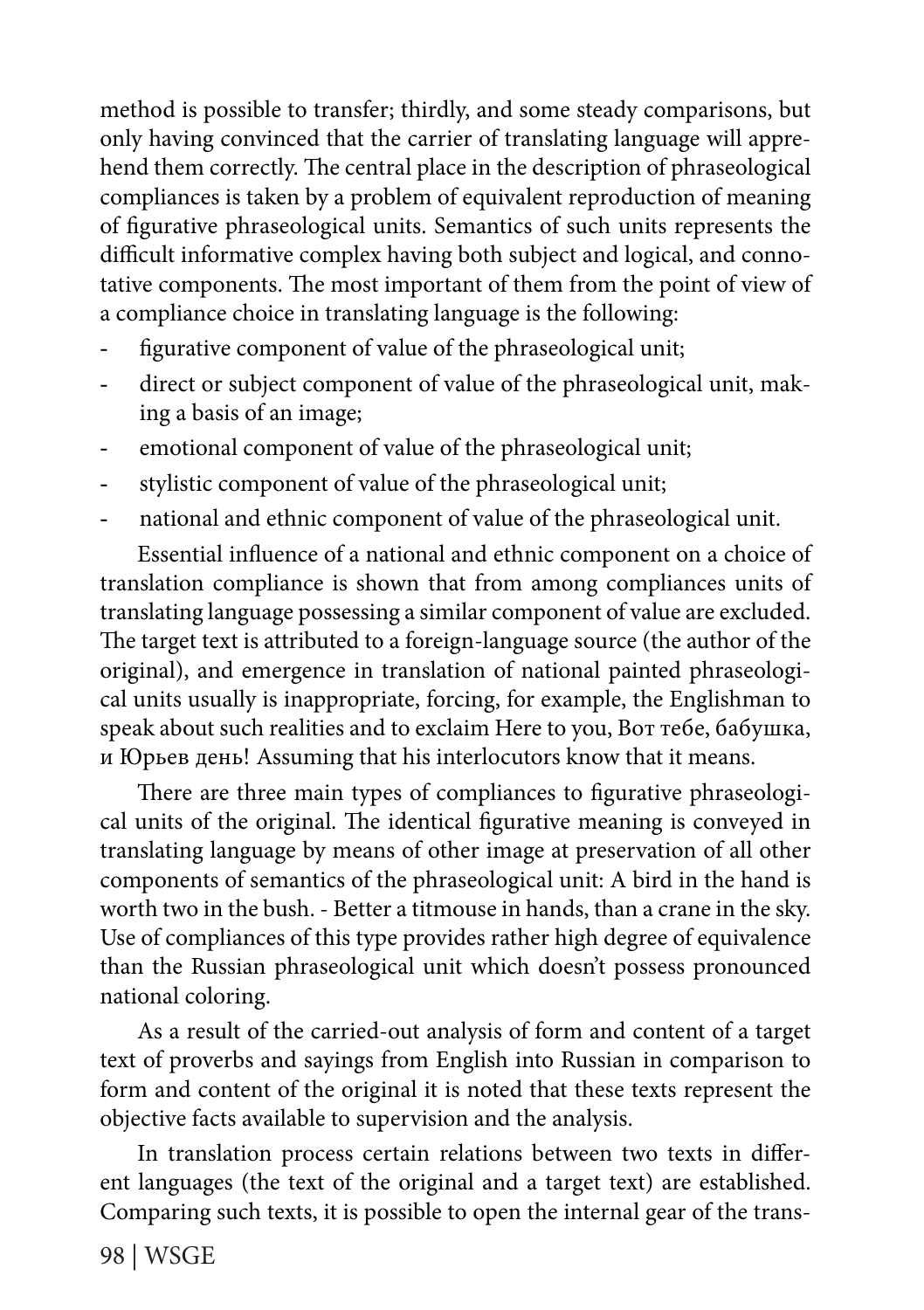lation, to reveal equivalent units, and also to find the changes of form and content happening at replacement of unit of the original by a text unit equivalent to it of the translation.

The comparative analysis of the translations gives the chance to find out how the standard difficulties of the translation connected with specifics of each of languages are overcome, and also what elements of the original remain not transferred in the translation. As a result the description of "the translation facts", giving a picture of real process turns out.

#### **References:**

Alekhina, A.I. (1992). Idiomology of modern English. Moscow: Education.

English-Russian lingvostranovedchesky dictionary. Americana.

Arbekova, T.I. (1997). Leksikologiya of English. Moscow: Education.

Arnold, I.V. (1999). Leksikologiya of modern English. Moscow: Education.

Brunner, K. (1996). Istoriya of English. Мoscow: Education.

- Vereshchagin, E.M., Kostomarov, V.G. (1980). Lingua country theory words. Moscow: Education.
- Vezhbitsky, A. (1997). Yazyk. Culture. Knowledge. Moscow: Knowledge.
- Vinogradov, V.V. (1977). Chosen works: Lexicology and lexicography. Moscow: Education.
- Vinogradov, V.V. (1972). Russian: The grammatical doctrine about the word. Moscow: Education.
- Vinogradov, V.V. (1947). Russian: (The grammatical doctrine about the word). Moscow: Education.
- Vlakhov, With, Florin, S. (1963). Not translating in translation. Moscow: Knowledge.
- Voinova, E.A. (1991). Leksikologiya of modern English. Moscow: Knowledge.
- Ginzburg, Hidekel. (1981). English lexicology. Moscow: Knowledge.
- N. Dahl, V.I. (1993). Proverbs of the Russian people. Moscow: Russian book.
- Dubrovin, M.I. (1995). English and Russian proverbs and sayings in illustrations. Moscow: Education.
- Dubrovskaya, O.G. (2004). To structural-grammatical and lexical features